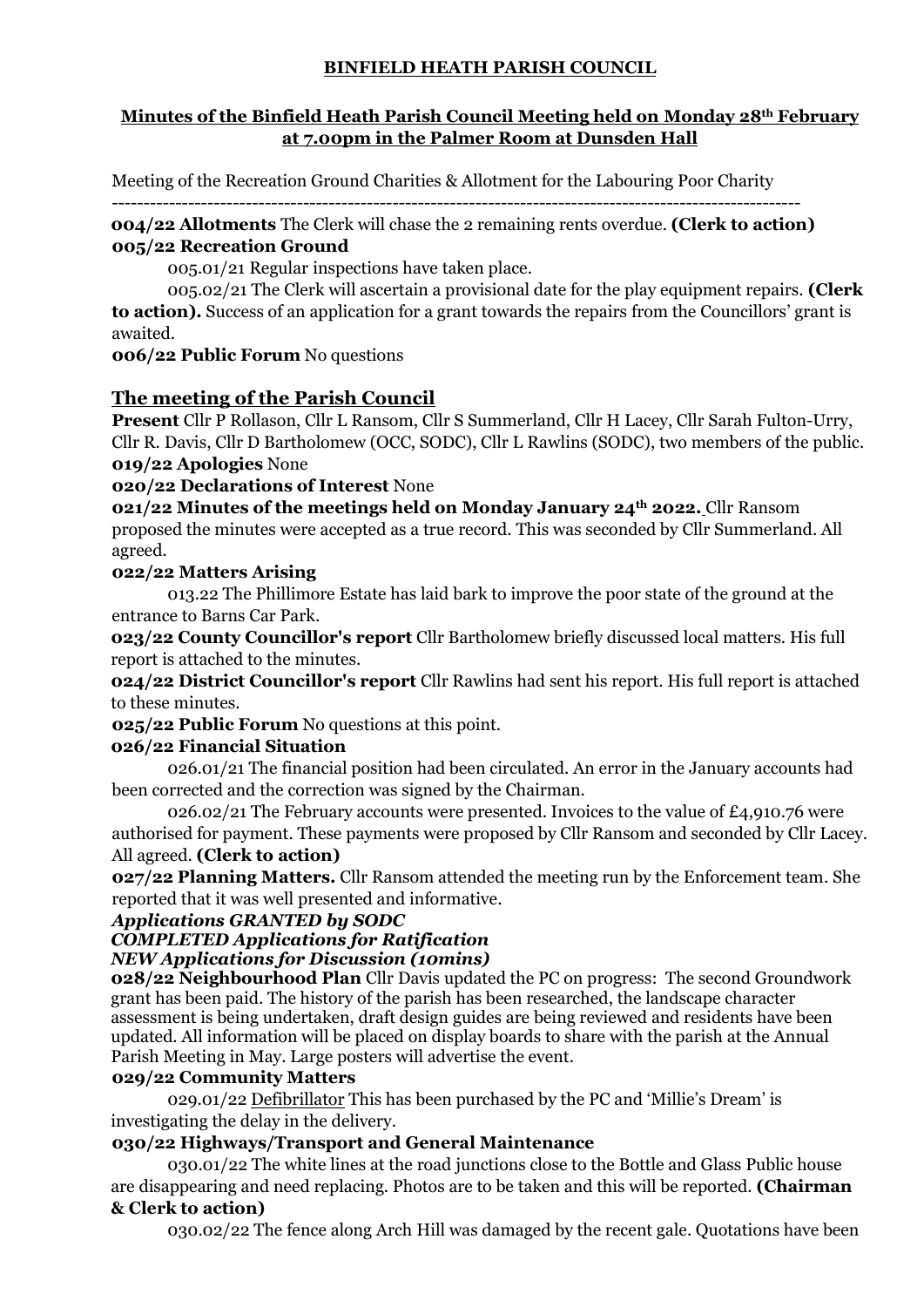sought and these were discussed. It was decided that only the length of fence that had fallen would be replaced with matching materials. An amended invoice to this effect will be requested.

**(Chairman to action)** A further quotation for the removal of two fallen trees was accepted. All agreed.

**031/22 Green & Open Spaces** See **Matters Arising** above

**032/22 Website Compliance** Cllr Ransom has looked at the website compliance information and it is being addressed. She is talking to residents in the village. The Clerk will ask the EDPC Chairman about progress on its website. **(Clerk to action)**

**033/22 Neighbourhood Watch** Nothing to report.

**034/22 Platinum Jubilee** The Village Society are planning a Big Lunch on Sunday 5<sup>th</sup> June. EDPC are hoping to set up a beacon. A flagpole in Binfield Heath is being considered. The Clerk was asked to find out the cost of a possible purchase and installation. **(Clerk to action)**

**035/22 Consultations** 1. The Clerk will look at the CIL consultation and advise Councillors about a possible response. **(Clerk to action)**

2. It was decided that the PC will not make a response to the Joint Design Guide.

**036/22 Matters for future consideration** Tree planting; Henley Bridge

The meeting finished at 9.07 pm.

**Date of next meeting: Monday March 28th 2022**

# **REPORT TO BINFIELD HEATH PARISH COUNCIL FEB 2022 FROM CLLR DAVID BARTHOLOMEW GENERAL OCC REPORT**

# **BUDGET**

As previously reported, the administration is proposing a large 5% rise in Council Tax. This is disappointing as the previous Conservative-led administration had put in place a Financial Strategy featuring a maximum of a 4% increase in Council Tax for 22/23. The budget includes a large £88m borrowing programme which will cost the council £5.3m a year to service, equivalent to 1.3% of Council Tax receipts. The Budget goes to Full Council for approval on 8<sup>th</sup> February.

# **OCC AND CHERWELL DISTRICT COUNCIL TO END FORMAL PARTNERSHIP**

The Leader issued an email to all councillors on 18<sup>th</sup> January, praising the partnership between OCC and Cherwell District Council but also announcing subject to council approval, it was going to end – without giving a reason why. The arrangement between the two councils, which has taken the form of joint services under a single chief executive, has been in place since September 2018. The ending of the partnership would mean that joint chief executive Yvonne Rees will return to her substantive post as CEO for Cherwell District Council from the date of both full council decisions. Recruitment will take place for the post of chief executive for OCC. The costs to the council have not been published, nor the reasons behind the decision made clear. Joint services would remain in place while new arrangements are finalised.

# **FOCUS ON CITY OF OXFORD & ENVIRONS**

A number of measures focusing on the city of Oxford and the immediate area have been announced. These include: Oxford Quickway cycle routes; Face-to-face customer services moving to Westgate library; Cycling and walking improvements for Kidlington; Consultation on Oxford United's request for council land near Kidlington; Work to improve Marsh Lane in Oxford; East Oxford Low Traffic Neighbourhoods (LTNs); LTN enforcement cameras in Cowley; Oxford Zero Emission Zone (ZEZ).

# **OXFORD TRAFFIC ENFORCEMENT SPY CAMERAS**

OCC's Cabinet has voted to apply to the government for permission to use spy cameras to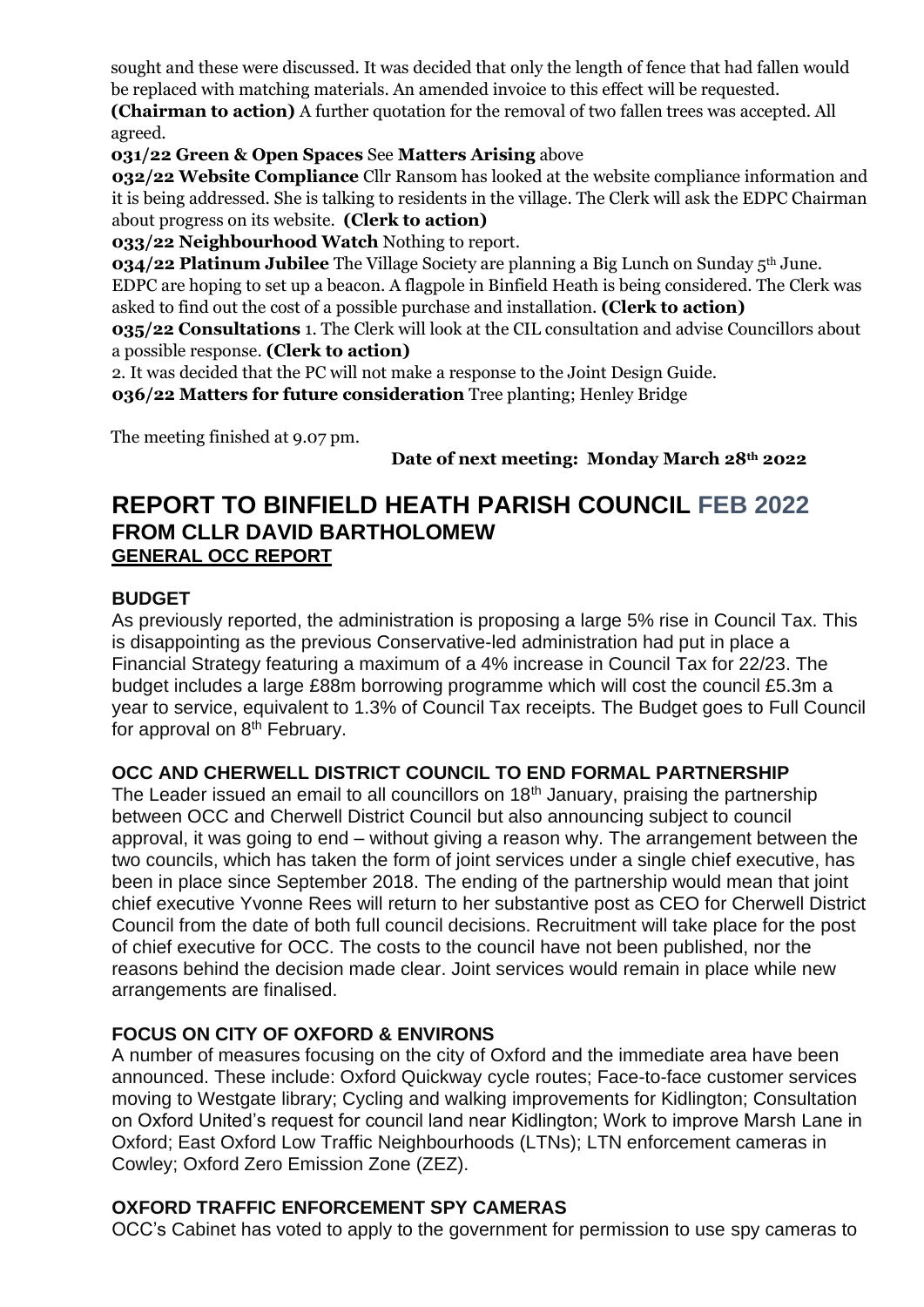enforce traffic regulations in Oxford, including stopping in yellow box junctions, illegal turns, and vehicle restrictions, at specific sites. The first proposed locations are: Oriel Square, Cornmarket Street, Turl Street, Broad Street, High Street, Barton Park, Holywell Street /Longwall Street, New College Lane/Queens Lane, Gloucester Street, Botley Interchange, Hinksey Hill Interchange. Fines will be retained by OCC.

# **WALLINGFORD CENTRAL BECOMES LATEST 20MPH PILOT SITE**

Wallingford Central has become the third 20mph pilot scheme to be unveiled in Oxfordshire.

OCC completed the work earlier this month as part of its £8m plans to reduce the speed of the majority of the county's 30mph roads to 20mph, where suitable and when supported by local residents. It followed the installation of 20mph pilot schemes in Cuxham and Long Wittenham in 2021, with more pilot sites planned for Wallingford North and Kirtlington later this year. Through the Localities Group of local councillors, I have asked for clarity about how the success/failure of these pilot schemes will be measured. In particular, I have asked if speed surveys are being undertaken before and after their introduction. It must be remembered that compliance by motorists is effectively voluntary as it will not be enforced by the police.

# **SPECIFIC OCC REPORT FOR BINFIELD HEATH**

# **COUNCILLOR PRIORITY FUND**

I have a small amount of funding still available and would be please to consider matchfunding any Highways projects the PC may wish to action, up to a total cost of £2000 (i.e. £1000 each).

# **GENERAL SODC REPORT**

#### **COMMUNITY GRANT**

Cllr Rawlins and I have been cooperating to issue our joint £10k fund across the ward and the funds have now all been allocated.

### **BUDGET**

The Conservative Opposition voted against the LibDem/Green Budget at the Full Council meeting on February 17th. One major objection was the self-indulgent plans to build a showcase new HQ in Didcot when existing council buildings in the county could be repurposed. The new building will require substantial borrowing and the demand for the surplus space planned for letting is highly uncertain.

# **SPECIFIC SODC REPORT FOR BINFIELD HEATH**

# **[P22/S0705/FUL](https://data.southoxon.gov.uk/ccm/support/Main.jsp?MODULE=ApplicationDetails&REF=P22/S0705/FUL) HIGHWALL HOUSE SHIPLAKE ROW BINFIELD HEATH RG9 4DP**

An application for a variation of conditions and minor amendments has been submitted.

### **P21/S4102/RM: RETIREMENT VILLAGE RESERVED MATTERS**

The officer recommended approval of the application, which was determined at the SODC Planning Committee meeting on Tuesday 22<sup>nd</sup> February when the committee accepted the recommendation. I spoke against approval, and while most committee members agreed with everything I said, they felt the risks of an appeal were too high. I would like to thank Cllr Rawlins for his support and for agreeing to waive his right to speak to give me the full five minutes.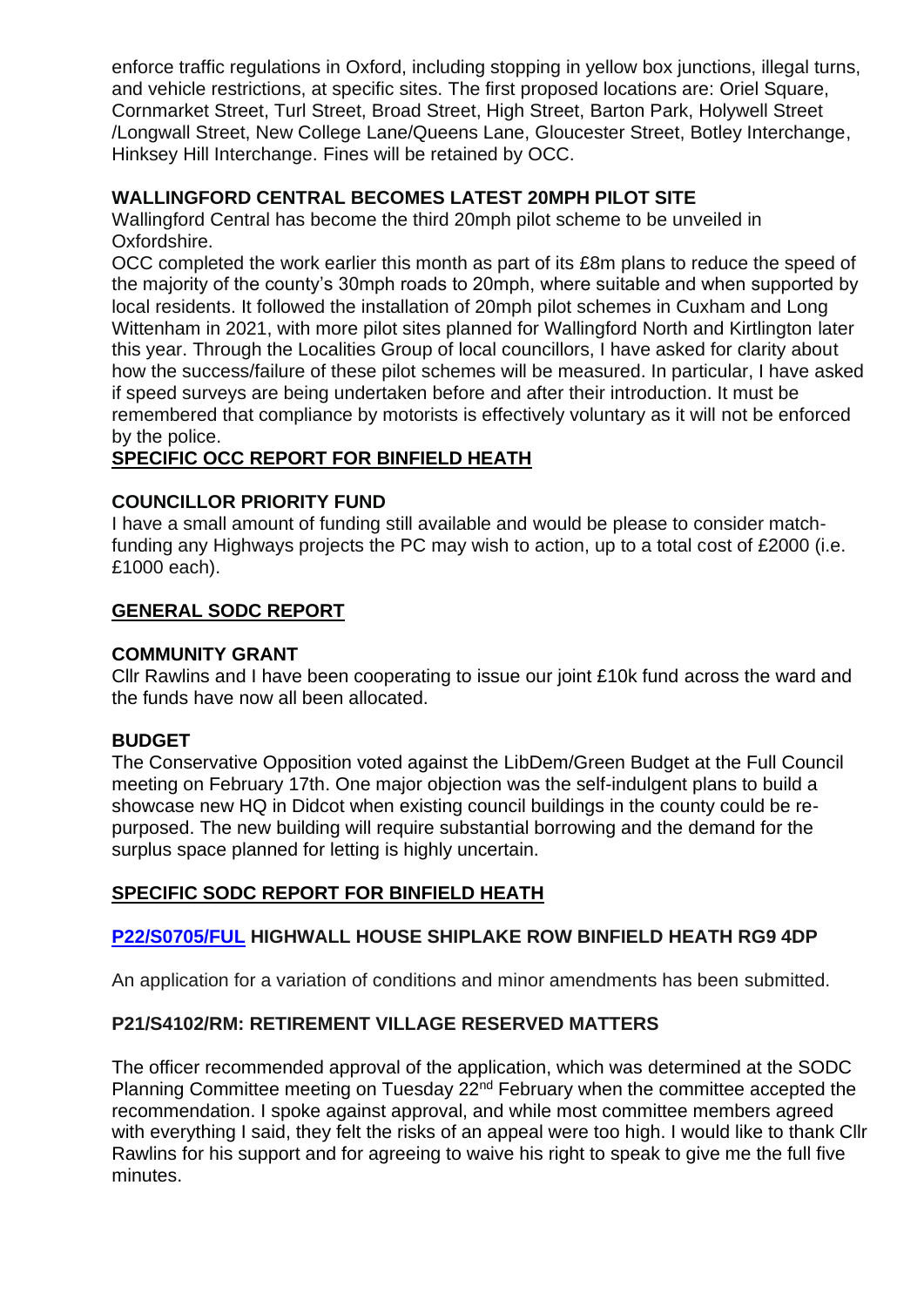# **SODC ward councillor's report Binfield Heath – 28th February 2022**

# **Covid-19**

Following the national pattern Covid cases have fallen back somewhat. At 20/02/2022, Oxford City was at a weekly rate of 612 per 100k population (it peaked at 1,504 on 6th Jan.). By comparison, Cherwell DC was 666 (peak was 18,826 on 3rd Jan.), West Oxon DC at 582 (peak was 1,565 on 3rd Jan.), SODC at 544 (peak was 1,522 on 3rd Jan.) and Vale of WH DC at 583 (peak was 1,565 on 3rd Jan.). Reading BC (to 8th February 2022) was at 553 (having peaked at 1,780 on 4th Jan.). These levels are much down from peak, but remain moderately high; by way of comparison at 4th November SODC was at 363 and by the 3rd December was at 764 – now at 20th February at 544 weekly per 100k of population. That said, they have been falling and incidences are mostly mild for those with boosted vaccinations and those with antibodies. It is clear that the vaccinations and natural antibodies are reducing the hospitalisation rate and death rate of Omicron. Happily hospitalisations have fallen back quite a lot, but are still significant at a time when the NHS faces strong demand from the previous backlog of conditions and other seasonal pressures.

The government has now withdrawn legal restrictions - except the requirement to isolate. Government had now amended the requirement to self-isolate with a positive Covid test to be only be 5 days – subject to clear LFT tests on days 5 and 6 (in advance of re-emerging). However from 24th February there is no longer any legal requirement to self-isolate at all and the Test-and-Trace system is ending. From the 1st April free tests will no longer be provided except in special cases such as care-home settings and the over 75s/those with medical vulnerabilities. Some transport operators and businesses still require use of masks. Boosters and vaccinations continue. Whatever the rules may be, the advice must still be to proceed with some caution and to protect the more vulnerable.

**Climate Action Plan** SODC has adopted its first Climate Action Plan. The plan is intended to be a living and evolving one. It focuses on the actions that the council can take directly, but also on encouraging and enabling action by residents and others.

**SODC Budget** As noted previously, a host of poor decisions in the past had eroded SODC's reserves by many millions of pounds and built an ongoing annual deficit that was set to grow to the point that usable revenue reserves would have been exhausted. It was also the case that the Crowmarsh fire of January 2015 created new capital and revenue pressures – without a sufficiently swift response. Since 2019 a series of steps have been taken to seek to improve matters and to restore a philosophy plus an action programme towards sound finance. In 2019/20 the forecast for 2023/24 was for a deficit of  $E(6.1)$ m closing General revenue reserves of £4.0m (less than a year's worth) and an empty capital receipts reserve (forcing routine capital renewal to fall against the inadequate revenue reserve. (SODC did of course hold other funds for example as earmarked for CIL/s106 projects etc). This was not a good situation. The programme of action has of course been somewhat disrupted by the impact of Covid. However the draft 2022/23 budget forecast for 2023/24 is for a deficit of £(1.8)m and a revenue reserve of £23.8m. Unfortunately because it has the 8th lowest Band D Council Tax charge for a Shire District in England (despite being in the expensive South East) SODC incurs more cost than income for extra dwellings (and associated population); albeit that this effect is temporarily offset by "New Homes Bonus" (NHB) – which is overtly subject to a government review. So, this effect increases net costs over time; together with the propensity for government to impose ever more statutory obligations and associated costs. This year the draft 2022-23 budget forecasts a deficit of  $E(3.0)$ m for 2026-27, closing that year with £18.4m of General revenue reserves and also £4.3m of capital receipts reserve. The budget includes appropriate increases in charges and fees and curtailment of expenditure. Much of the benefits come from the sound decisions that have been made.